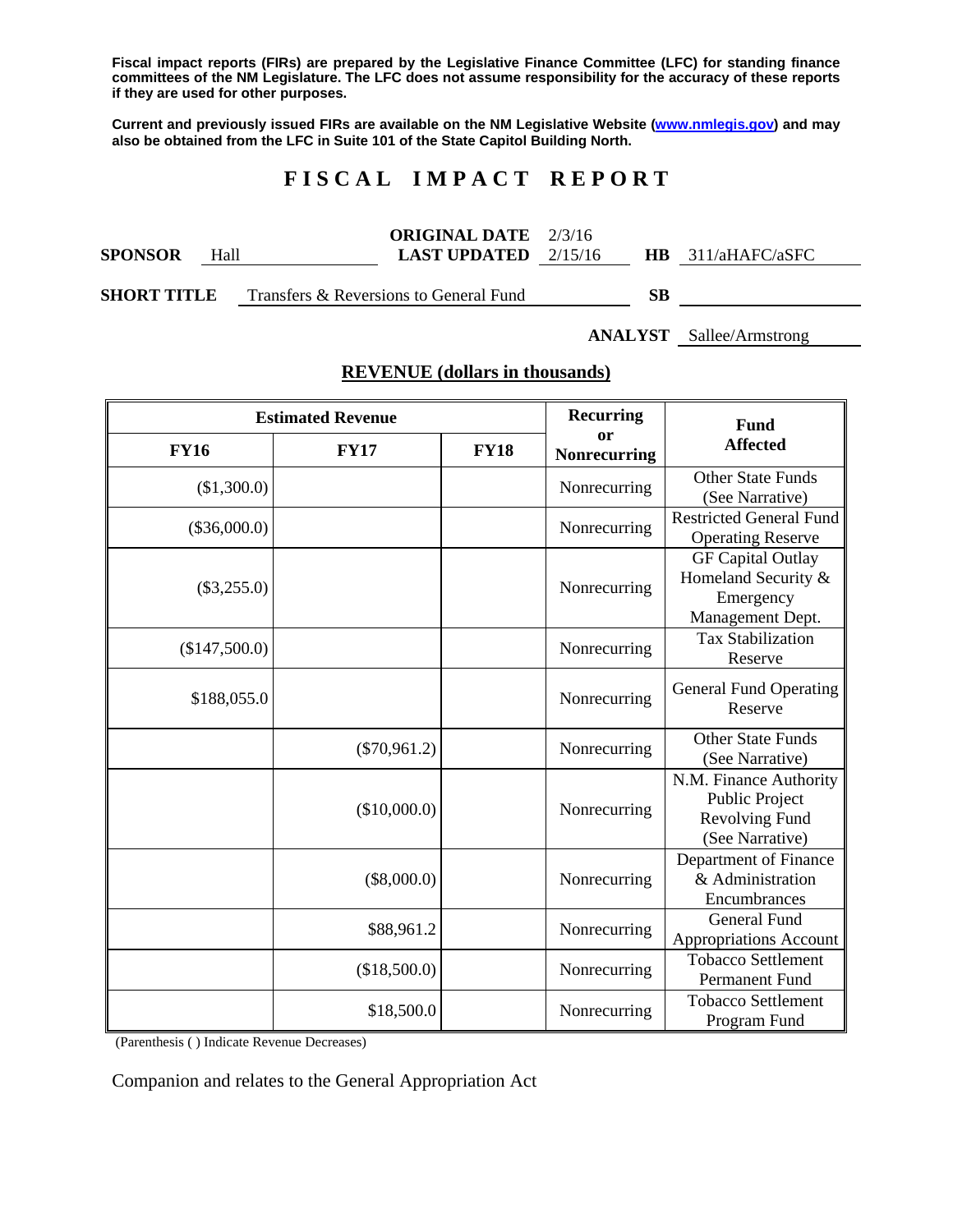## **SOURCES OF INFORMATION**

LFC Files Department of Finance and Administration Public Education Department

Responses Received From Attorney General's Office Board of Licensure for Professional Engineers and Professional Surveyors New Mexico Finance Authority Regulation and Licensing Department State Auditor's Office Workers Compensation Administration

### **SUMMARY**

### Synopsis of Senate Finance Committee Amendment

The amendment adopted by the Senate Finance Committee increases some of the amounts transferred from other state funds, removes one fund from the bill, reduces use of another source, and adds three new sources of funds. Overall, the amendment adds \$55.25 million to the transfers in the bill passed by the House of Representatives, bringing the total to \$129.5 million, and maintains the tax stabilization reserve transfer and the increased use of tobacco settlement revenue. With the SFC amendment, HB311 transfers \$40.6 million to the operating reserve in FY16 and \$89 million to the general fund appropriations account in FY17 to balance spending contained in the General Appropriations Act of 2016. The amendment also transfers excess balances from driver safety fees held by the Public Education Department to the State Equalization Guarentee distribution included in the HAFC Substitute for House Bill 2.

#### Synopsis of House Appropriations and Finance Committee Amendment

The amendments adopted by the House Appropriations and Finance Committee reflect the suggestions from the Regulation and Licensing Department (RLD) and the New Mexico Finance Authority (NMFA) discussed below under "Suggested Amendments." Table 2 on page 8 has been revised to reflect the amendments to the RLD boards and commissions fund balances to be transferred to the general fund.

The bill's original language intercepted NMFA's FY17 distribution of governmental gross receipts tax (GGRT) revenue, creating unanticipated problems for NMFA. Legislators worked with NMFA to craft the HAFC amendment to draw the funds from NMFA's FY16 flow through rather than FY17 GGRT deductions before transfer to NMFA. With the amended language, the state can receive the funds at the beginning of the year rather than spread over 12 months.

#### Synopsis of Bill

House Bill 311 restores general fund operating reserve balances and supports spending for FY16 and FY17 through three main provisions: sweeping cash balances from accounts, transferring funds from the tax stabilization reserve to the general fund operating reserve, and diverting additional tobacco permanent fund revenues to the program fund for appropriation to Medicaid.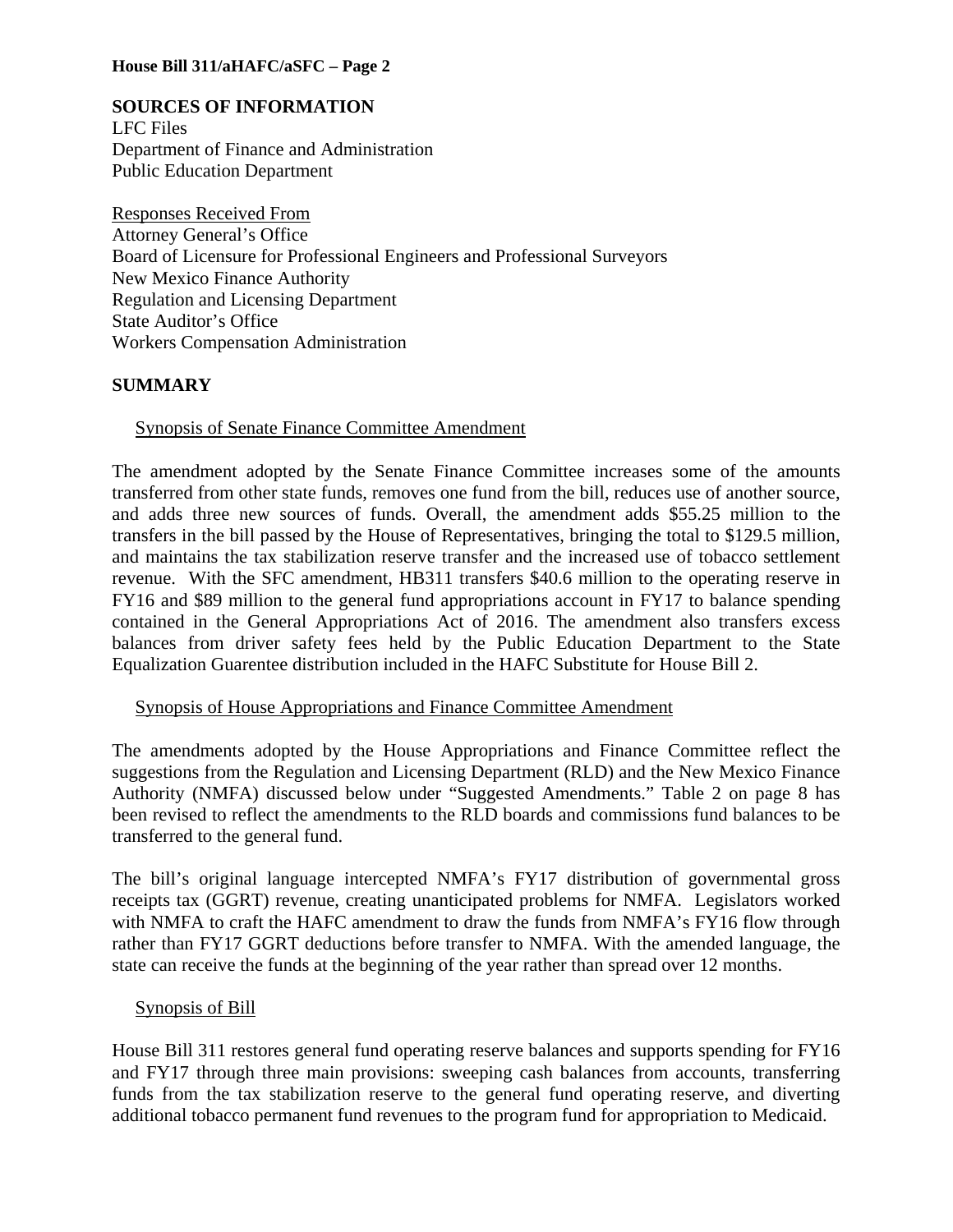The bill transfers \$129.5 million from various accounts in the treasury (see Attachment A on page 7) to the general fund operating reserve and appropriations accounts in FY16 and FY17.

The bill transfers \$147.5 million from the tax stabilization reserve to the general fund operating reserve in FY16.

The bill uses 100 percent rather than 50 percent of tobacco settlement revenue for transfer to the tobacco settlement program fund.

The bill contains an emergency clause.

# **FISCAL IMPLICATIONS**

Section 1 – Transfers \$188 million to the general fund operating reserve in FY16, including: cash balances totaling \$37.3 million from various funds; \$3.255 from a 2008 general fund capital outlay appropriation to the Homeland Security and Emergency Management Department; and \$147.5 million from the tax stabilization reserve to the general fund operating reserve.

Section 2 – Transfers nearly \$71 million from various funds to the general fund appropriations account in FY17; transfers \$8 million in accumulated balances from past general fund appropriations encumbered at the Department of Finance and Administration to the appropriations account in FY17; transfers \$10 million in residual balances after the New Mexico Finance Authority has satisfied all bond payment requirements to the appropriations account in FY17; and diverts 50 percent of tobacco settlement revenue (an estimated \$18.5 million) to the tobacco settlement program fund. The revenue to the program fund is in addition to the annual distribution from the permanent fund to the program fund.

With spending levels contained in the proposed SFC amendment to the HAFC Substitute for HB2, the estimated FY16 ending balance in the general fund operating reserve would be \$77 million and an estimated FY17 ending balance of \$75. Total general fund reserves would be \$346.2 million in FY16 and \$354.5 million in FY17, or about 5.5 percent and 5.7 percent, respectively, of recurring appropriations.

# **SIGNIFICANT ISSUES**

The January consensus revenue estimate reduced FY16 projections by almost \$145 million and reduced the FY17 estimate by almost \$202 million from the December forecast. For FY16, the reduced revenue combined with nonrecurring appropriations will require a transfer of almost \$315 million from the operating reserve to the general fund appropriations account and result in a negative balance in the operating reserve. Should revenues fall further there would not be any money available in the operating reserve to cover additional transfers to the appropriations account as authorized by the General Appropriations Act of 2015. The same negative balance would be true for FY17 with no funding available for the Legislature to make additional nonrecurring specials, supplemental, or deficiency appropriations in the 2017 legislative session. Further, additional funding above the estimated \$30 million increase in recurring revenue for FY17 is needed to meet appropriations contained in the proposed HAFC Substitute for HB2.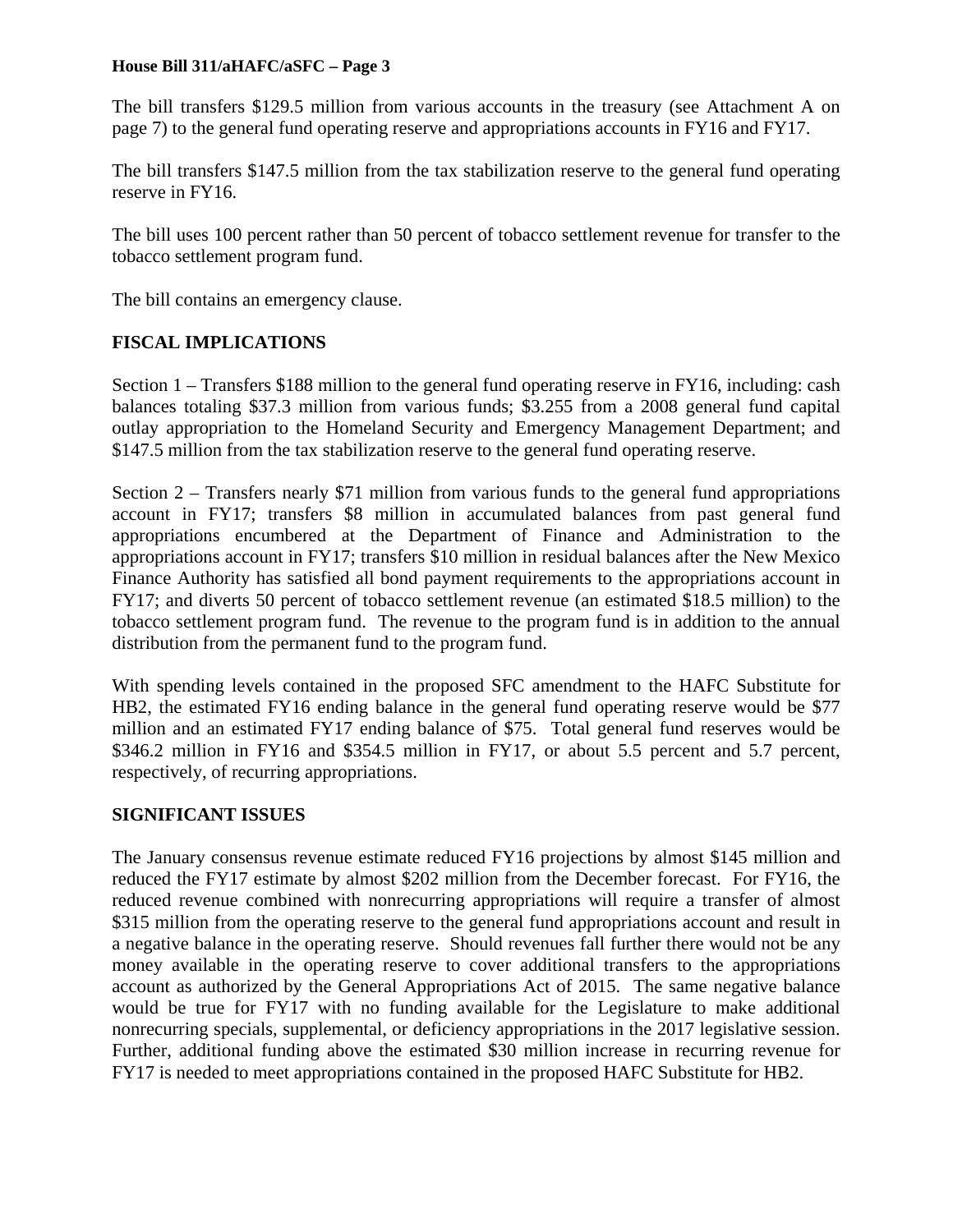General fund reserves consist of the general fund operating reserve, appropriation contingency fund (primarily for disaster allotments), state support reserve fund, tobacco permanent fund and the tax stabilization reserve. The general fund operating reserve is the most liquid of the various accounts and used to transfer funds to the appropriation account for authorized spending in the general appropriations act. The general appropriations act also contains additional transfer authority, typically the equivalent of one percent of general fund appropriations, to maintain a balanced budget in case of revenue shortfalls. Revenue shortfalls of more than amounts in transfer authority would require additional legislative action to balance the budget.

While part of the general fund reserves, the tobacco settlement permanent fund and the tax stabilization reserve require additional legislative action to access. HB311 transfers the balance of the tax stabilization reserve, along with other fund transfers in FY16, to ensure the operating reserve has sufficient funds available in case of additional revenue shortfalls to maintain a balanced budget.

The State Auditor's Office (SAO) analysis included a statement of best practices for managing fund balances. According to the analysis, standard financial operations typically require certain amounts of dollars to be held as fund balances to be used to offset funding gaps between fund expenditure and fund reimbursement, similar to the way a business would utilize "working capital." Funds are also commonly used to store dollars for purposes of future spending, contingency spending, and future debt repayment similar to how a business would use various types of savings and investment accounts. However, just as with a business, agencies have a responsibility to control and minimize fund balances to put those dollars toward their intended purpose.

HB311, as amended by the Senate Finance Committee, transfers cash balances from various funds across state government. Legislative Finance Committee and Department of Finance and Administration staff reviewed these balances to identify funds with balances in excess of what is necessary to support agency operations in the current and future years. In addition to the \$147.5 million transfer from the tax stabilization reserve in FY16, \$40.6 million would be transferred from prior appropriations to DFA, the New Mexico Medical Board Fund, and the Fund of the Board of Examiners for Architects, as shown in Attachment A. These amounts would be transferred to the operating reserve to maintain solvency. In FY17, nearly \$89 million in other state funds would be transferred to the general fund appropriation account. The largest transfer amounts from fund balances in this bill are from:

- The delinquent property tax fund for \$9 million. Projections, which include this transfer out, show the fund's balance to be \$3 million at the end of FY17 and continuing to grow to \$4 million at the end of FY18. This fund receives approximately \$5 million in annual revenues from penalties and interest and actual FY15 revenues outpaced expenditures by \$1.9 million.
- Reversion of \$3.255 million from a 2008 general fund capital outlay appropriation for flood damage improvements in Lincoln and Otero counties. The reversion date for this appropriation was extended in 2013, but no funds have been expended. Issues such as determining the scope of damages and estimates of the resources needed have hindered progress.
- The local DWI grant fund for \$4 million. In FY15, this fund distributed \$19.5 million to local DWI programs, drug courts, and the indigent ignition interlock fund and received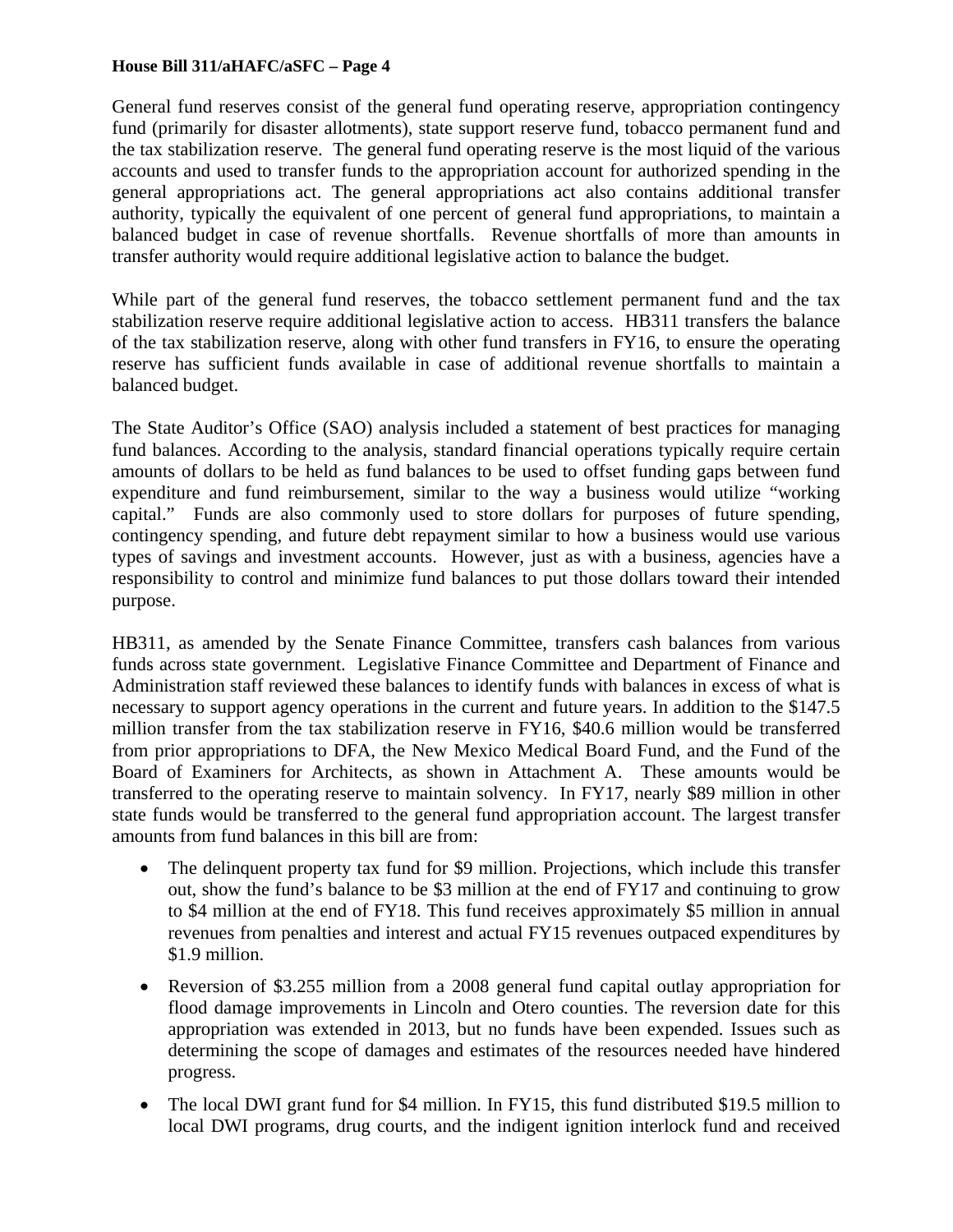\$19.7 million in liquor excise tax revenue. Including the HB311 transfer, LFC staff projections show the fund's FY17 ending balance at \$1.2 million and growing to \$2.1 million at the end of FY18.

- The workers' compensation administration fund for \$6.5 million. In FY15, this fund received \$11.3 million from workers' compensation assessments and penalties and expended \$9.7 million for agency operations and ended the fiscal year with a balance of nearly \$10 million. Following the transfer the fund's FY17 ending balance is projected to be \$934 thousand. From FY13-FY15, the fund's average annual revenues outpaced average expenditures by \$1 million.
- Reversion of \$14 million of prior appropriations to the Economic Development Department, but only if preliminary reporting of FY16 ending balances in August 2016 show general fund reserves less than 5 percent of FY17 general fund appropriations.
- A variety of RLD boards and commission funds, totaling \$6.3 million. The specific funds and amounts were initially proposed by RLD and amended by HAFC to address concerns that arose after the bill was drafted. According to RLD, the targeted funds ended FY15 with a balance of \$11.9 million. Setting aside FY16 operating budgets totaling \$3.8 million and reserving \$1.5 million for a one-stop licensing program upgrade, the funds have \$6.5 million in available balances. Assuming the funds receive \$3.5 million in revenue in FY16, the annual average from FY11-FY14, their FY16 ending balance is projected to be \$3.7 million.

HB311 de-earmarks an appropriation to the Public Education Department (PED) from Laws 2013, Chapter 191, to provide supplemental special education maintenance of effort (MOE) funding if other funding mechanisms were not accepted by the federal Department of Education (DOE) for FY11. The state and DOE have reportedly agreed to a settlement to this issue. The funding transferred by HB311 is currently classified as a restricted amount in the general fund operating reserve. HB311 would remove this restriction for \$36 million of the total 2013 appropriation.

For FY17, and in addition to fund sweeps, HB311 transfers governmental gross receipt tax revenue that is not needed to satisfy bonds at the New Mexico Finance Authority (NMFA) to the general fund appropriation account. NMFA expressed concerns over the language in HB311 and suggested an amendment to satisfy its bond requirements. The amount of \$10 million will be available after NMFA satisfies its bond requirements and will be from excess cash balances in FY16 and thus available for transfer in FY17. This was addressed by the HAFC amendment.

HB311 also disencumbers \$8 million in cash balances held at DFA from prior year personal services and benefits appropriations and budget adjustments that are in excess of prior year spending requirements related to the AFSCME lawsuit over state employee pay.

Finally, HB311 continues the transfer of additional tobacco settlement revenue to the tobacco settlement program fund. In FY16, and in previous solvency measures during the great recession, the state transferred all of the annual revenue to the program fund rather than half. The additional amount in FY16 is appropriated to the Medicaid program at the Human Services Department, and HB311 continues this for FY17. The additional amount is estimated to be \$18.5 million. The proposed HAFC Substitute for HB2 would then appropriate this amount in FY17 to the Medicaid program from the tobacco settlement program fund.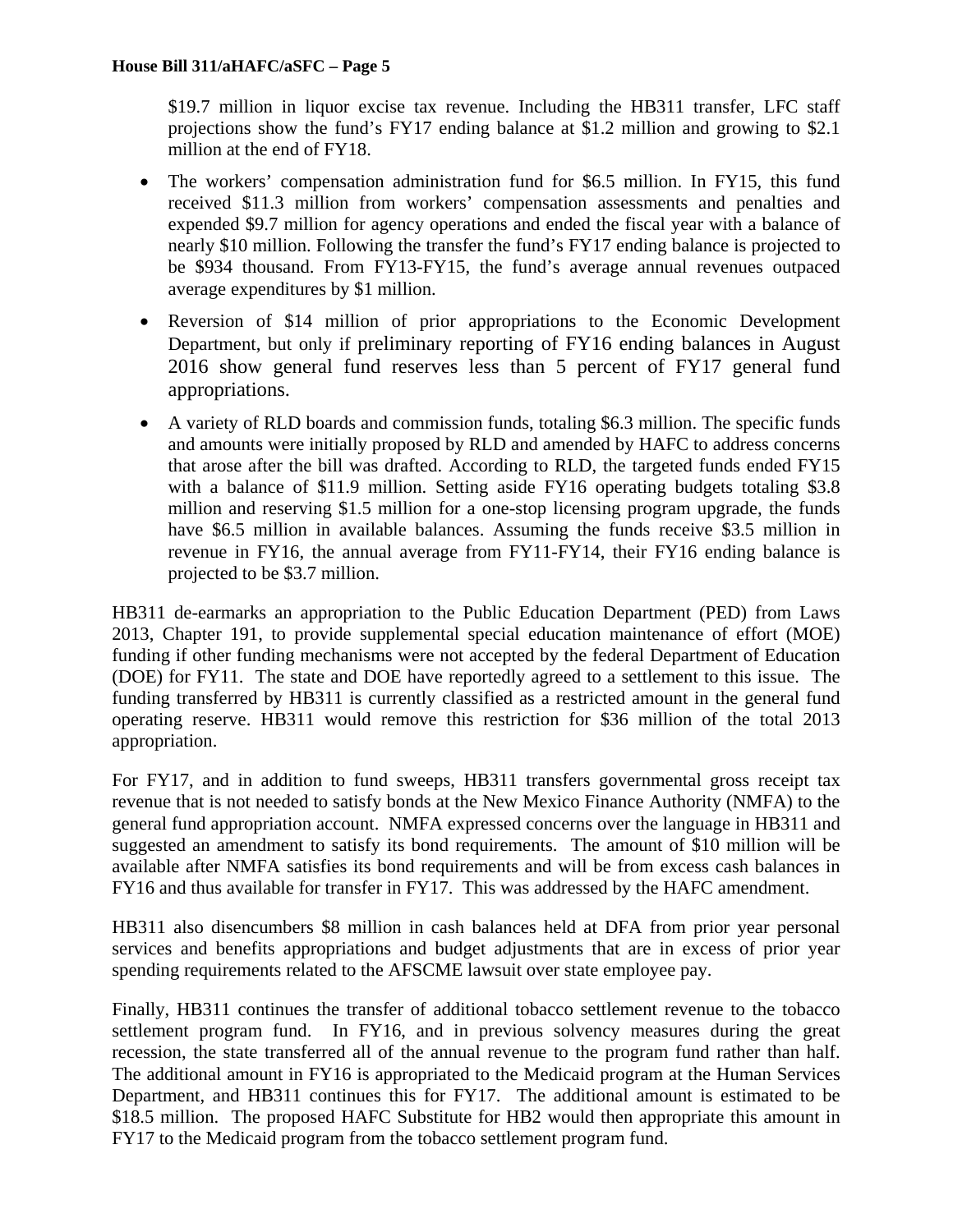# **PERFORMANCE IMPLICATIONS**

HB311 addresses solvency issues to ensure the operating reserve and appropriations account in the general fund have sufficient money to cover spending in FY16 and FY17 and maintain liquity to cover unexpected shortfalls in general fund revenue to allow additional transfers (about one percent) authorized in the current and proposed general appropriations acts.

# **ADMINISTRATIVE IMPLICATIONS**

HB311 transfers cash balances that are not budgeted or that have planned appropriations and thus will not have an impact on agency operations.

## **COMPANIONSHIP**

Enactment of HB311 is required in order to implement appropriations contained in the HAFC Substitute for HB2 and maintain solvency in the general fund operating reserve.

## **WHAT WILL BE THE CONSEQUENCES OF NOT ENACTING THIS BILL**

The general fund operating reserve will have a negative balance and will not have enough money to cover any necessary transfers should revenues not materialize in FY16. There would be no funding in the operating reserve in FY17 to cover legislative, special, supplemental, or information technology nonrecurring expenses and the HAFC Substitute for HB2 would not have sufficient revenue to cover appropriations and would not be a balanced budget as required by the New Mexico Constitution.

### **SUGGESTED AMENDMENTS**

RLD suggested adding cash balances from the social work board (\$100,000), psychology board (\$300,000), and the board of acupuncture and oriental medicine (\$100,000); and increasing the sweep of cash balances to \$319,400 from the counseling and therapy practice board and \$1,448,600 from the barbers and cosmetologists board; and removing the amounts from the carnival ride insurance fund, the hoisting operators safety act fund, state financial regulation fund, and the operating fund from the manufactured housing division fees.

NMFA suggested the following language to replace subsection C in Section 2:

"Ten million dollars (\$10,000,000) is transferred from the New Mexico finance authority to the appropriation account of the general fund in fiscal year 2017. Except as otherwise provided in the Tax Administration Act, the amount is from the authority's fiscal year 2016 portion of the governmental gross receipts tax distributed to the authority pursuant to Section 7-1-6.38 NMSA 1978 that is not otherwise pledged for payment of obligations of the authority."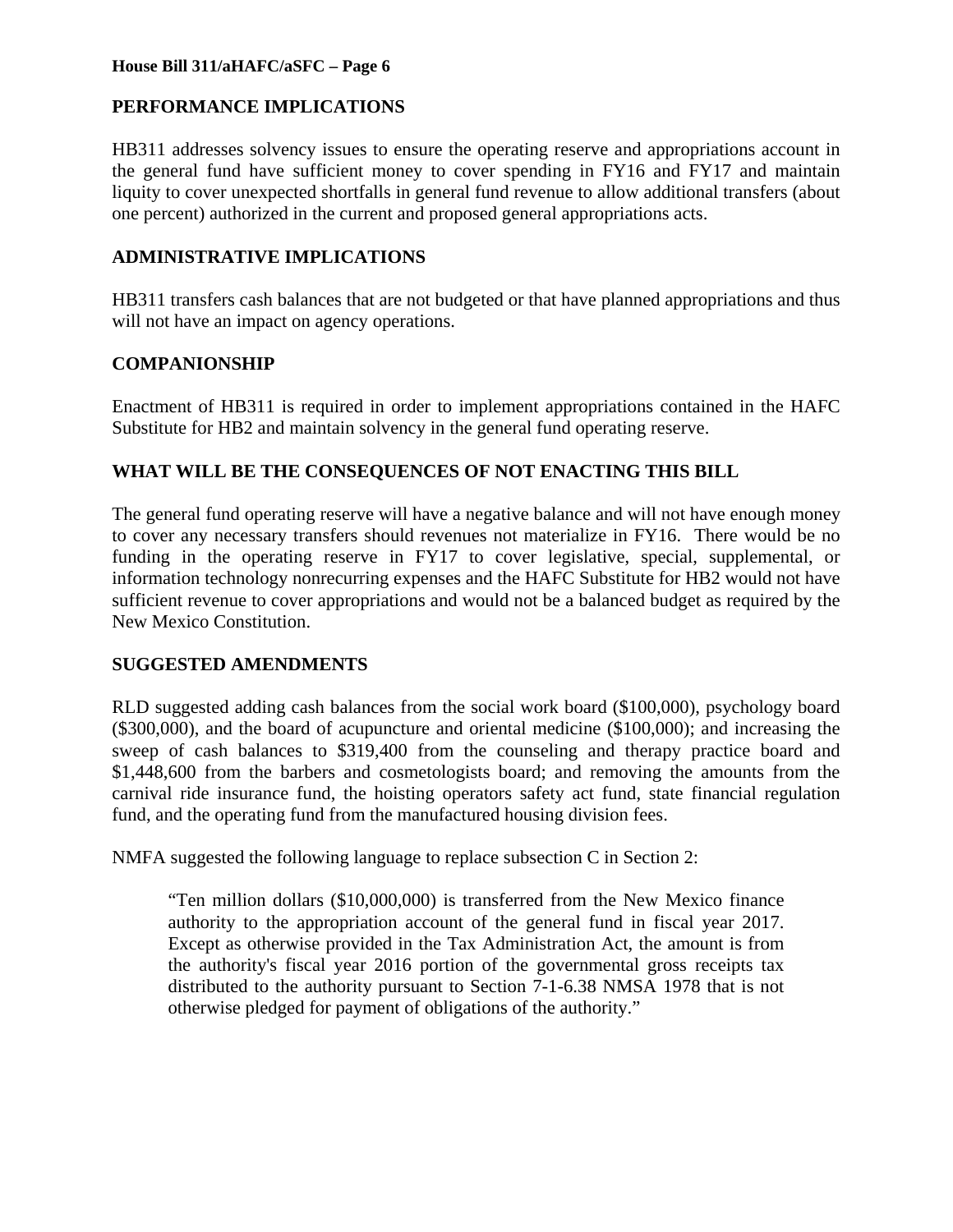| <b>Attachment A</b> |
|---------------------|
|                     |

| <b>Table 1. Transfers and Fund Sweeps</b>                                            |                                                                                               |                                      |  |  |  |
|--------------------------------------------------------------------------------------|-----------------------------------------------------------------------------------------------|--------------------------------------|--|--|--|
| <b>Agency Name</b>                                                                   | <b>Fund Name / Description</b>                                                                | <b>FY16 Amount</b><br>(in thousands) |  |  |  |
| <b>Medical Board</b>                                                                 | New Mexico Medial Board Fund                                                                  | \$1,000.0                            |  |  |  |
| Board of Examiners for<br>Architects                                                 | Fund for the Board of Examiners for Architects                                                | \$300.0                              |  |  |  |
| Homeland Security &<br><b>Emergency Management</b>                                   | Revert General Fund Capital Appropriation for Lincoln<br>and Otero County Flood Damage        | \$3,255.0                            |  |  |  |
| Department of Finance and<br>Administration                                          | <b>MOE</b> Appropriation                                                                      | \$36,000.0                           |  |  |  |
| <b>TOTAL</b>                                                                         |                                                                                               | \$40,055.0                           |  |  |  |
|                                                                                      |                                                                                               | <b>FY17 Amount</b><br>(in thousands) |  |  |  |
| Legislature                                                                          | General - Legislative Cash Balances                                                           | \$1,000.0                            |  |  |  |
| <b>Attorney General</b>                                                              | <b>Consumer Settlement Fund</b>                                                               | \$1,000.0                            |  |  |  |
| <b>Taxation and Revenue</b><br>Department                                            | Weight Distance Tax Permit Fund                                                               | \$2,000.0                            |  |  |  |
| <b>Taxation and Revenue</b><br>Department                                            | Delinquent Property Tax Fund                                                                  | \$9,000.0                            |  |  |  |
| Department of Finance and<br>Administration                                          | <b>Local DWI Grant Fund</b>                                                                   | \$4,000.0                            |  |  |  |
| <b>Public School Facilities</b><br>Authority / Public<br><b>Education Department</b> | <b>Unused Taxable Bonds</b>                                                                   | \$8,623.9                            |  |  |  |
| New Mexico Finance<br>Authority                                                      | <b>Unused Taxable Bonds</b>                                                                   | \$4,328.6                            |  |  |  |
| Department of Finance and<br>Administration                                          | <b>Disencumber Prior Appropriations</b>                                                       | \$8,000.0                            |  |  |  |
| <b>General Services</b><br>Department                                                | <b>State Unemployment Compensation Reserve</b>                                                | \$8,750.0                            |  |  |  |
| Economic Development<br>Department                                                   | <b>Revert Prior Appropriations</b>                                                            | \$14,000.0                           |  |  |  |
| <b>Regulation and Licensing</b><br>Department                                        | Various Funds (see Table 2)                                                                   | \$6,308.7                            |  |  |  |
| <b>Regulation and Licensing</b><br>Department                                        | Mortgage Regulatory Fund                                                                      | \$1,500.0                            |  |  |  |
| Office of Superintendent of<br>Insurance                                             | <b>Insurance Fraud Fund</b>                                                                   | \$450.0                              |  |  |  |
| Board of Licensure for<br>Professional Engineers and<br>Professional Surveyors       | Prof. Engineer's and Surveyor's Fund                                                          | \$1,000.0                            |  |  |  |
| Workers Comp.<br>Administration                                                      | Workers' Comp. Administration Fund                                                            | \$6,500.0                            |  |  |  |
| Department of Workforce<br>Solutions                                                 | Penalty and Interest Fund                                                                     | \$1,000.0                            |  |  |  |
| <b>Environment Department</b>                                                        | Rural Infrastructure Revolving Loan Fund                                                      | \$1,500.0                            |  |  |  |
| New Mexico Finance<br>Authority                                                      | Public Project Revolving Fund GGRT Revenue after<br>satisfying all bond requirements in FY16. | \$10,000.0                           |  |  |  |
| <b>TOTAL</b>                                                                         | \$88,961.2                                                                                    |                                      |  |  |  |